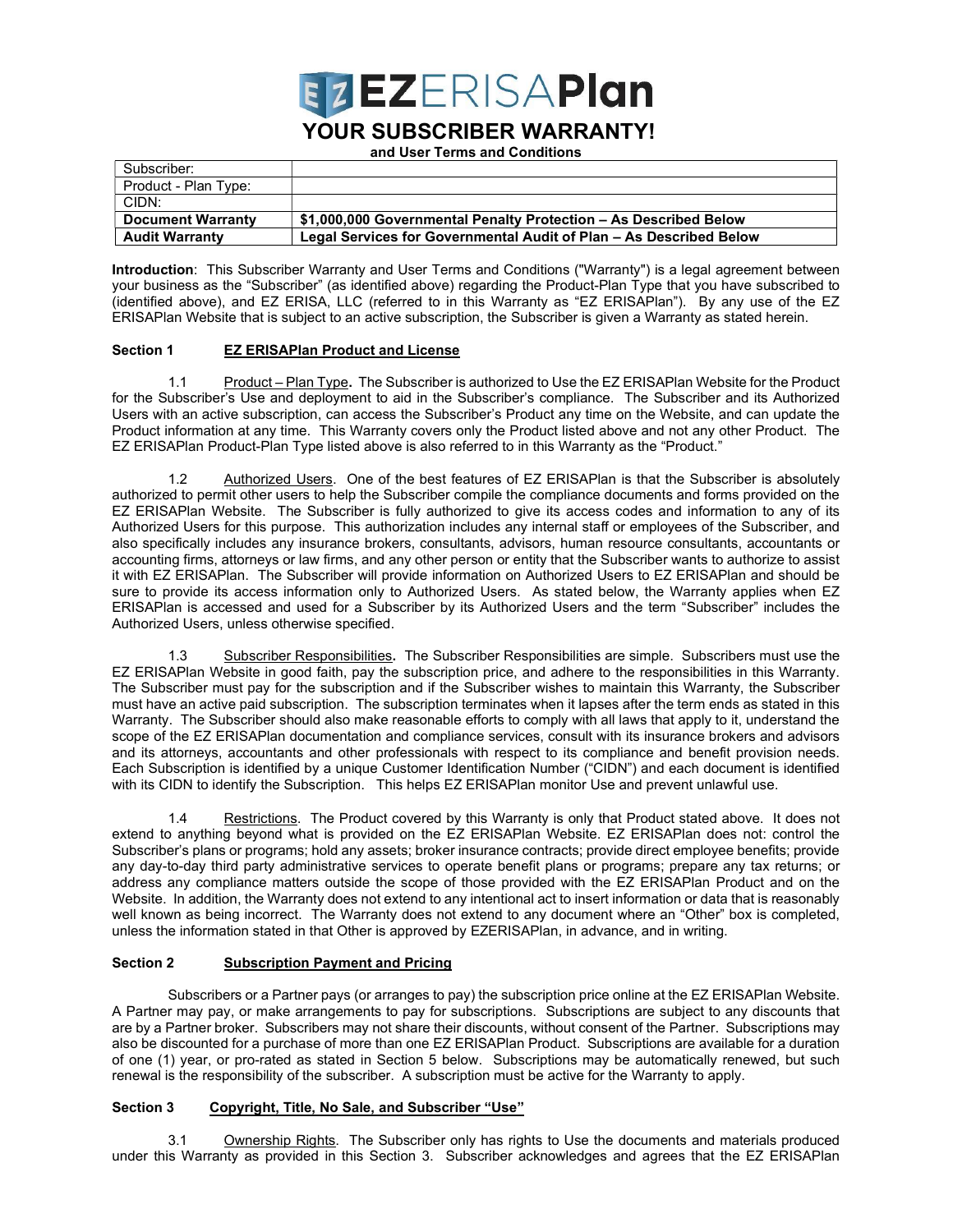Products, including the proprietary processes and protocols to implement the Products, constitutes valuable property of EZ ERISAPlan, and also includes certain trade secrets. Subscriber further acknowledges and agrees that EZ ERISAPlan affiliates and/or its licensors (as applicable) own all right, title, and interest in and to the EZ ERISAPlan Products including, without limitation, all copies, extracts, and associated media thereof, all concepts, logic, protocols, and specifications related thereto, and all images, "applets," photographs, animations, video, audio, and/or text incorporated therein, as well as all patents, trademarks, trade names, inventions, copyrights, know-how, trade secrets, and other intellectual and industrial property rights, and any related applications or extensions, relating to the design, manufacture, operation, or service of EZ ERISAPlan and as such, the EZ ERISAPlan Website and Products have been licensed to the Subscriber and not sold to the Subscriber.

3.2 Copyright. Subscriber acknowledges and agrees that the EZ ERISAPlan Website and the EZ ERISAPlan Products produced are protected by United States copyright laws and international treaty provisions. Subscriber must treat the Website and Products like any other copyrighted material except as otherwise permitted in terms Use, as described in this Warranty. Subscriber agrees that it will not knowingly take any action that would cause the EZ ERISAPlan Product to be placed in the public domain. Subscriber may not, and agrees that it will not, transfer, assign, rent, lease, lend, resell, or in any way distribute or transfer any rights in this Warranty or the EZ ERISAPlan Product to any third parties, including by operation of law, without EZ ERISAPlan's prior written approval and subject to written agreement by the recipient to the terms of this Warranty.

3.3 "Use" - Permitted and Authorized. During the Term of a subscription maintained by a Subscriber with respect to the EZ ERISAPlan Product, the Subscriber may access the Website at any time, and may update and modify its Product as it deems fit, anytime The Subscriber may copy, print, distribute, send electronically, and maintain the Product for its use for purposes of its ERISA plans or programs, or HIPAA or other compliance, and may distribute the Program documents to Subscriber's employees, participants, dependents, former participants, retirees and any person who is to receive a copy of the Product at any time. Any document produced during a period when the Subscriber has an active subscription, may be maintained by the Subscriber and retained permanently. However, the Subscriber may not modify, alter, recreate, reproduce or update the Product, unless the Subscriber has an active subscription.

3.4 CIDN – Use Limitations and No Distribution. Each EZ ERISAPlan Product will be imbedded with a unique identification CIDN number. The CIDN allows EZ ERISAPlan to track its Product and ensure that the Product is only used by the Subscriber. Subscriber will not provide or share the Product with any persons or entities other than permitted as an authorized Use in Section 3.3. The Subscriber (including its agents and Authorized Users) further agree that they will not under any circumstances, reverse engineer, decompile, disassemble, or otherwise attempt to discover, reconstruct, or identify the source code or convert the Product document or any user interface techniques, algorithms, logic, protocols, or specifications included, incorporated, or implemented in the Product or the Website.

3.5 Updates. EZ ERISAPlan will reasonably provide updates and modifications to the Product as it deems appropriate under the circumstances. Such updates are only available to Subscribers with active subscriptions.

## Section 4 The Warranty

 EZ ERISAPlan provides a comprehensive two-part Warranty to Subscribers to protect the Subscriber. This protection extends to the Subscriber even if the EZ ERISAPlan Product is prepared in whole or in part by an Authorized User. The EZ ERISAPlan Product that the Subscriber creates via the EZ ERISAPlan Website is designed to provide a complete, safe and easy way for the Subscriber (and the Authorized Users) to establish the plan documents and summary plan descriptions, and health information protection related documents to permit it to comply with the requirements of the Employee Retirement Income Security Act of 1974, as amended, the Health Insurance Portability and Accountability Act of 1996, as amended, and various related provisions of the federal Internal Revenue Code of 1986, as amended, and all of the regulations and promulgations issued thereunder. The two-part Warranty includes the Warranty Against Product Penalties and the Audit Legal Services Warranty.

4.1 Warranty Against Product Penalties \$1,000,000! The Product Warranty is as follows:

(a) \$1,000,000 Product Document Penalty Protection for Governmental Audit or Inquiry. In the event of a governmental audit or inquiry regarding the documents that are the Product subject to this Warranty, and such governmental audit or inquiry results in a penalty to the Subscriber, EZ ERISAPlan warrants and represents that the Product documents, if implemented in good faith by the Subscriber (including the Authorized Users), without any knowledge by the Subscriber that the Product documents are being established or maintained in error, contrary to the Subscribers plans and programs, or otherwise in an unlawful fashion, EZ ERISAPlan will reimburse the Subscriber for up to \$1,000,000 for such penalty assessed to the Subscriber.

(b) Notice and Responsibilities of the Subscriber. In order to be sure that EZ ERISAPlan has notice of a matter that may involve this Warranty, the Subscriber must notify EZ ERISAPlan within seven (7) calendar days of the receipt by any Subscriber of any governmental audit or inquiry that could implicate or involve the Warranty. Notice is provided to EZ ERISAPlan as stated in Section 7.3 and is a strict condition precedent to the provision of the Warranty. The Subscriber understands and acknowledges that EZ ERISAPlan is not involved in all aspects of the Subscriber's plans or programs of benefits. As such, EZ ERISAPlan is not responsible for any other failures in this regard, except as specifically stated in this Warranty. For example, EZ ERISAPlan is not responsible for; retirement benefits of any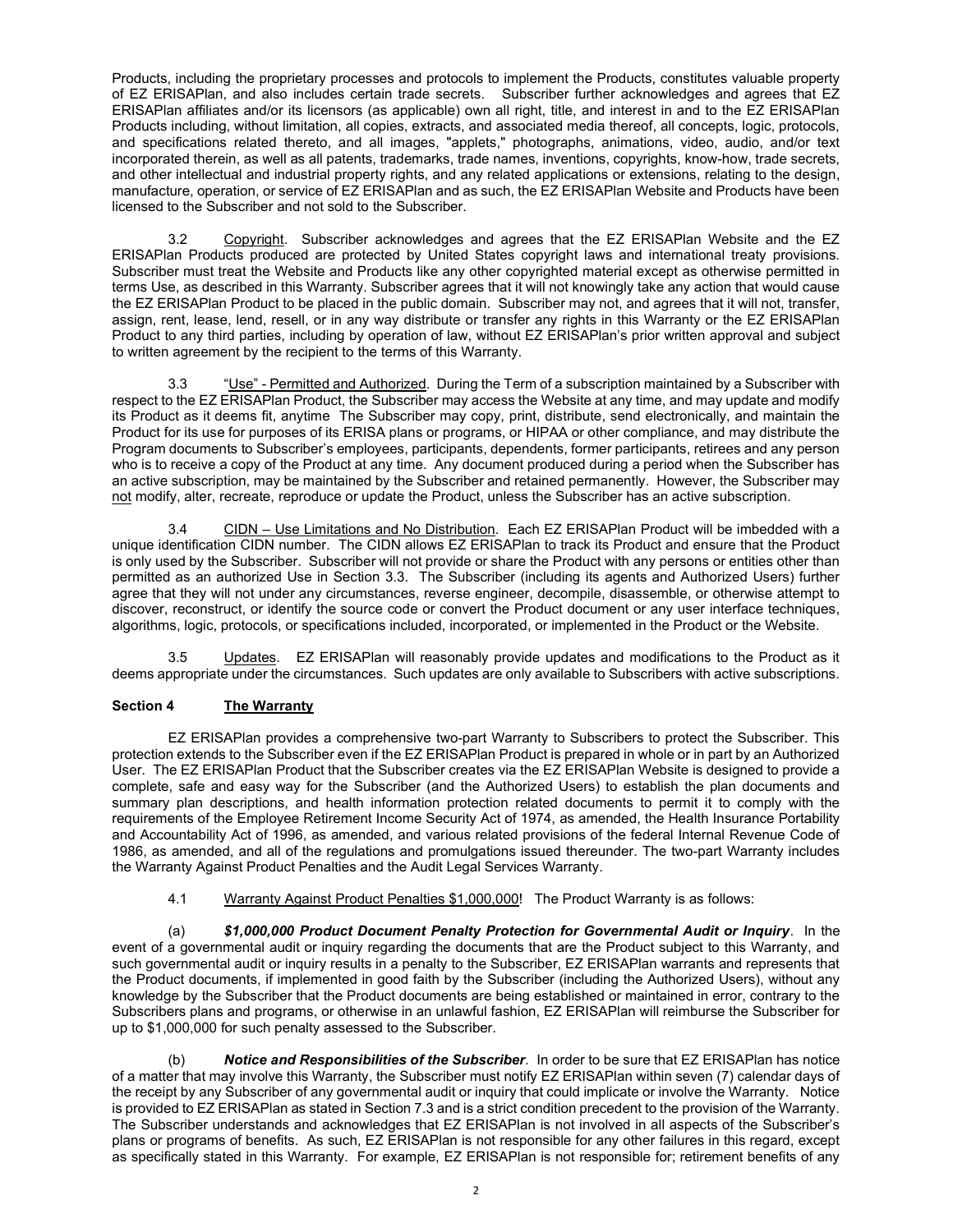type; compliance with the terms of the Subscribers insurance contracts or certificates; third party service agreements; any tax filings required including the Annual Return/Report for Employee Benefit Plan; summary annual reports; explanation of benefits; summary of benefit coverage; the actual conduct of the Subscriber with respect to the issuance of any required notices, or reporting and disclosure items; or anything else that is not specifically covered by the Warranty terms stated herein.

4.2 Audit Legal Services – Warranty! The Audit Legal Services Warranty for governmental audits is as follows:

(a) We Send An ERISA Attorney - The Legal Services for Governmental Audit Warranty! In the event of a governmental audit or inquiry regarding the documents that are the Product subject to this Warranty, including an audit or investigation by the U.S. Department of Labor, the U.S. Department of Health and Human Services, and/or the Internal Revenue Service, regarding the EZ ERISAPlan Product related to the health and welfare benefits of the Subscriber, EZ ERISAPlan warrants and represents that in the event that the Product documents were implemented in good faith by the Subscriber (including the Authorized Users), without any knowledge by the Subscriber that the Product documents are being established or maintained in error, contrary to the Subscribers plans and programs, or otherwise in an unlawful fashion, EZ ERISAPlan will provide to the Subscriber an attorney with experience in ERISA matters and governmental audits to represent the Subscriber for such audit and will pay for all legal fees incurred for the EZERISAPlan selected attorney in connection with such audit or investigation. The attorney provided will be selected by EZ ERISAPlan and all legal fees will be paid by EZ ERISAPlan directly without any need for the Subscriber to pay for and then be reimbursed. Under this Warranty, only EZ ERISAPlan authorized counsel will be approved for and paid under this Warranty. A Subscriber is free to reject this Warranty coverage and select their own counsel. In such case, EZ ERISAPlan is not responsible for any amount under this Warranty, but may at its full discretion, make an accommodation to the Subscriber in this regard. The Subscriber should note that not all attorneys possess the requisite background or experience to handle such matters and this Warranty is designed with this in mind.

(b) Notice and Responsibilities of the Subscriber. In order to be sure that EZ ERISAPlan has notice of a matter that may involve this Warranty, the Subscriber must notify EZ ERISAPlan within seven (7) calendar days of the receipt by any Subscriber of any governmental audit or inquiry that could implicate or involve the Warranty. Notice is provided to EZ ERISAPlan as stated in Section 7.3 and is a strict condition precedent to the provision of the Warranty. The Subscriber understands and acknowledges that EZ ERISAPlan is not involved in all aspects of the Subscriber's plans or programs of benefits. As such, EZ ERISAPlan is not responsible for any other failures in this regard, except as specifically stated in this Warranty. For example, EZ ERISAPlan is not responsible for; retirement benefits of any type; compliance with the terms of the Subscribers insurance contracts or certificates; third party service agreements; any tax filings required including the Annual Return/Report for Employee Benefit Plan; summary annual reports; explanation of benefits; summary of benefit coverage; the actual conduct of the Subscriber with respect to the issuance of any required notices, or reporting and disclosure items; or anything else that is not specifically covered by the Warranty terms stated herein. In the event that plans or programs that are not subject to EZ ERISAPlan, such as a 401(k) or other retirement plan, are also subject to the governmental audit or investigation, the EZ ERISA Plan selected legal counsel may also represent the Subscriber with respect to such other matter, at the Subscriber's expense. The legal fees related to such other governmental audit or investigation shall be addressed directly between the Subscriber and the EZ ERISAPlan selected attorney or law firm.

## Section 5 Term and Termination

5.1 Subscriptions and Terms. Subscription terms are provided on the EZ ERISAPlan Website payment system and are generally for a one (1) year period, except as provided in Section 5.2 below. EZ ERISAPlan will monitor the subscription timing and notify the Subscriber when the subscription may end, so that the Subscriber or Partner may pay for a continued subscription, which is required for this Warranty to apply. Subscriptions that are not renewed on time, or at all, are terminated and the Warranty terminates on the day the subscription ends. If a Partner purchases a subscription for the end user under any arrangement between EZ ERISA Plan and the Partner, all Products on EZ ERISA Plan, must be finalized and a signature obtained for a subscription to be active. All such Product must be reviewed each year and updated for the Warranty to apply. The Warranty does not apply if any government notice of inquiry or audit or exam it is received by the Subscriber when a subscription is not in effect, as determined in the sole discretion of EZ ERISA Plan.

5.2 Partial Years and Prorated Subscriptions. In the event that a Subscriber upgrades a particular subscription, the EZ ERISAPlan Website system may provide pro-rated pricing and/or credits to provide for the upgrade. In such case, some subscriptions may be pro-rated for a partial year. The Partner and/or Subscriber will be provided with this information at the time of the subscription and again, EZ ERISAPlan will notify the Subscriber when such subscription may expire. This Warranty does not apply unless there is a subscription.

5.3 Survival of Terms. Sections 3.1-3.4 and Section 5.03 shall survive the termination of this Warranty, forever. Section  $6, 7.1, 7.2, 7.3, 7.4$  and 7.9 shall survive the termination of this Warranty for the period of the statute of limitations of any matter.